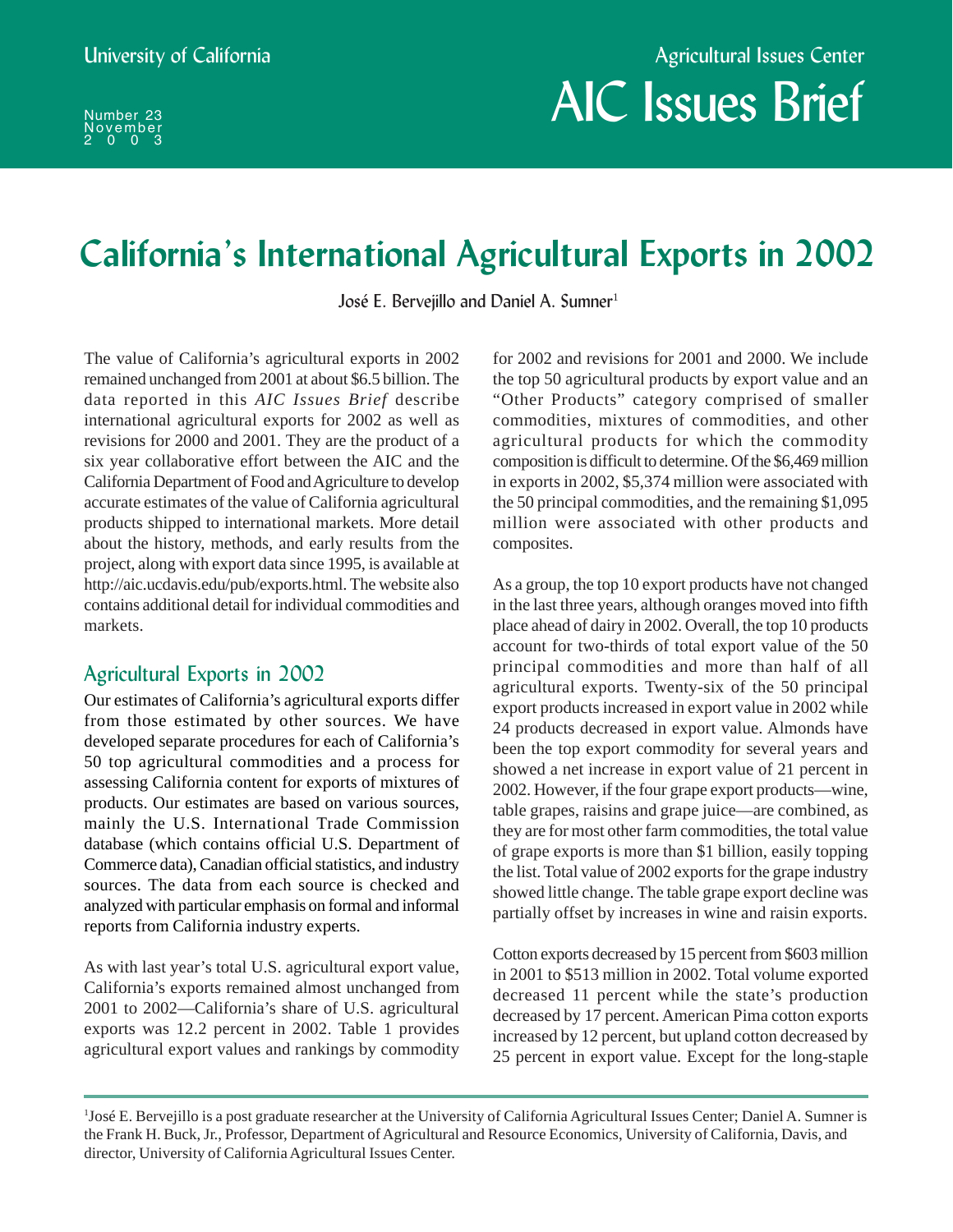| Rank<br>2002   | <b>Commodity</b>         | 2000      | 2001<br>2002<br><b>Export value \$ million</b> |       | % change<br>2002/2001 |  |
|----------------|--------------------------|-----------|------------------------------------------------|-------|-----------------------|--|
|                |                          |           |                                                |       |                       |  |
| 1              | Almonds                  | 662.4     | 685.6                                          | 829.0 | 21%                   |  |
| $\overline{c}$ | Cotton                   | 606.7     | $602.8^2$                                      | 513.5 | $-15%$                |  |
| 3              | Wine                     | 499.3     | 474.7 <sup>2</sup>                             | 485.7 | 2%                    |  |
| 4              | <b>Table Grapes</b>      | 363.4     | 394.5                                          | 367.3 | $-7%$                 |  |
| 5              | Oranges                  | 298.2     | 297.5                                          | 303.0 | 2%                    |  |
| 6              | Dairy                    | 347.6     | 338.4                                          | 300.9 | $-11%$                |  |
| $\overline{7}$ | Tomatoes, Processed      | 207.7     | $211.8^2$                                      | 215.4 | 2%                    |  |
| 8              | Walnuts                  | 169.3     | 179.1                                          | 183.9 | 3%                    |  |
| 9              | Rice                     | 167.3     | 166.4                                          | 183.0 | 10%                   |  |
| 10             | <b>Beef and Products</b> | 162.9     | 154.8                                          | 167.7 | 8%                    |  |
| 11             | <b>Strawberries</b>      | $138.1^2$ | 136.0                                          | 156.7 | 15%                   |  |
| 12             | Raisins                  | 145.9     | 144.1                                          | 151.9 | 5%                    |  |
| 13             | Lettuce                  | 156.0     | 141.9 <sup>2</sup>                             | 136.4 | $-4%$                 |  |
| 14             | Pistachios               | 97.9      | 108.9                                          | 130.7 | 20%                   |  |
| 15             | Prunes                   | 140.3     | 149.5                                          | 127.9 | $-14%$                |  |
| 16             | Peaches/Nectarines       | 106.1     | 118.7                                          | 106.7 | $-10%$                |  |
| 17             | Hay                      | 93.6      | 86.3                                           | 103.9 | 20%                   |  |
| 18             | <b>Broccoli</b>          | 114.3     | $90.1^2$                                       | 95.3  | 6%                    |  |
| 19             | Lemons                   | 79.5      | 74.7                                           | 84.0  | 12%                   |  |
| 20             | Carrots                  | 58.2      | 68.0                                           | 71.2  | 5%                    |  |
| 21             | Plums                    | 54.4      | 53.5                                           | 54.9  | 2%                    |  |
| 22             | Cauliflower              | 44.9      | 45.5                                           | 51.4  | 13%                   |  |
| 23             | Tomatoes, Fresh          | 72.6      | 56.6                                           | 48.7  | $-14%$                |  |
| 24             | Cherries                 | 42.2      | 63.7                                           | 45.5  | $-29%$                |  |
| 25             | Celery                   | 55.2      | 46.0                                           | 42.3  | $-8%$                 |  |
| 26             | Melons                   | 40.5      | 39.3                                           | 40.1  | 2%                    |  |
| 27             | Onions                   | 43.1      | 43.0 <sup>2</sup>                              | 37.7  | $-12%$                |  |
| 28             | Flowers & Nursery        | 43.3      | 39.7                                           | 37.2  | $-6%$                 |  |
| 29             | Grapefruit               | 32.2      | 38.9                                           | 31.7  | $-18%$                |  |
| 30             | Apples                   | $38.3^2$  | $29.2^2$                                       | 31.1  | 7%                    |  |
| 31             | Potatoes                 | 29.3      | 26.4                                           | 30.2  | 15%                   |  |
| 32             | Grape Juice              | 32.5      | 31.4                                           | 28.5  | $-9%$                 |  |
| 33             | Garlic                   | 24.4      | 24.8                                           | 23.2  | $-6%$                 |  |
| 34             | <b>Bell Peppers</b>      | 20.1      | 18.3                                           | 19.6  | 7%                    |  |
| 35             | Pears                    | 20.3      | 24.0                                           | 19.4  | $-19%$                |  |
| 36             | Apricots                 | 14.0      | 15.6                                           | 17.5  | 12%                   |  |
| 37             | Asparagus                | 46.8      | 31.0                                           | 17.1  | $-45%$                |  |
| 38             | Olives                   | 12.3      | 10.3                                           | 11.3  | 9%                    |  |
| 39             | Dates                    | 11.3      | 11.5                                           | 10.9  | $-5%$                 |  |
| 40             | Dry Beans                | 10.9      | 5.6                                            | 10.4  | 85%                   |  |
| 41             | Eggs                     | 9.7       | 8.6                                            | 8.3   | $-3%$                 |  |
| 42             | Kiwi                     | 6.7       | 6.4                                            | 7.6   | 18%                   |  |
| 43             | Figs                     | 7.6       | 6.7                                            | 7.1   | 6%                    |  |
| 44             | Cottonseed byproducts    | 12.6      | 7.0 <sup>2</sup>                               | 6.9   | $-2%$                 |  |
| 45             | Turkey                   | 16.2      | 17.4                                           | 5.6   | $-68%$                |  |
| 46             | Chickens                 | 10.5      | 11.3                                           | 5.3   | $-53%$                |  |

# TABLE 1 California Agricultural Commodity Export Values and Rankings, 2000 – 2002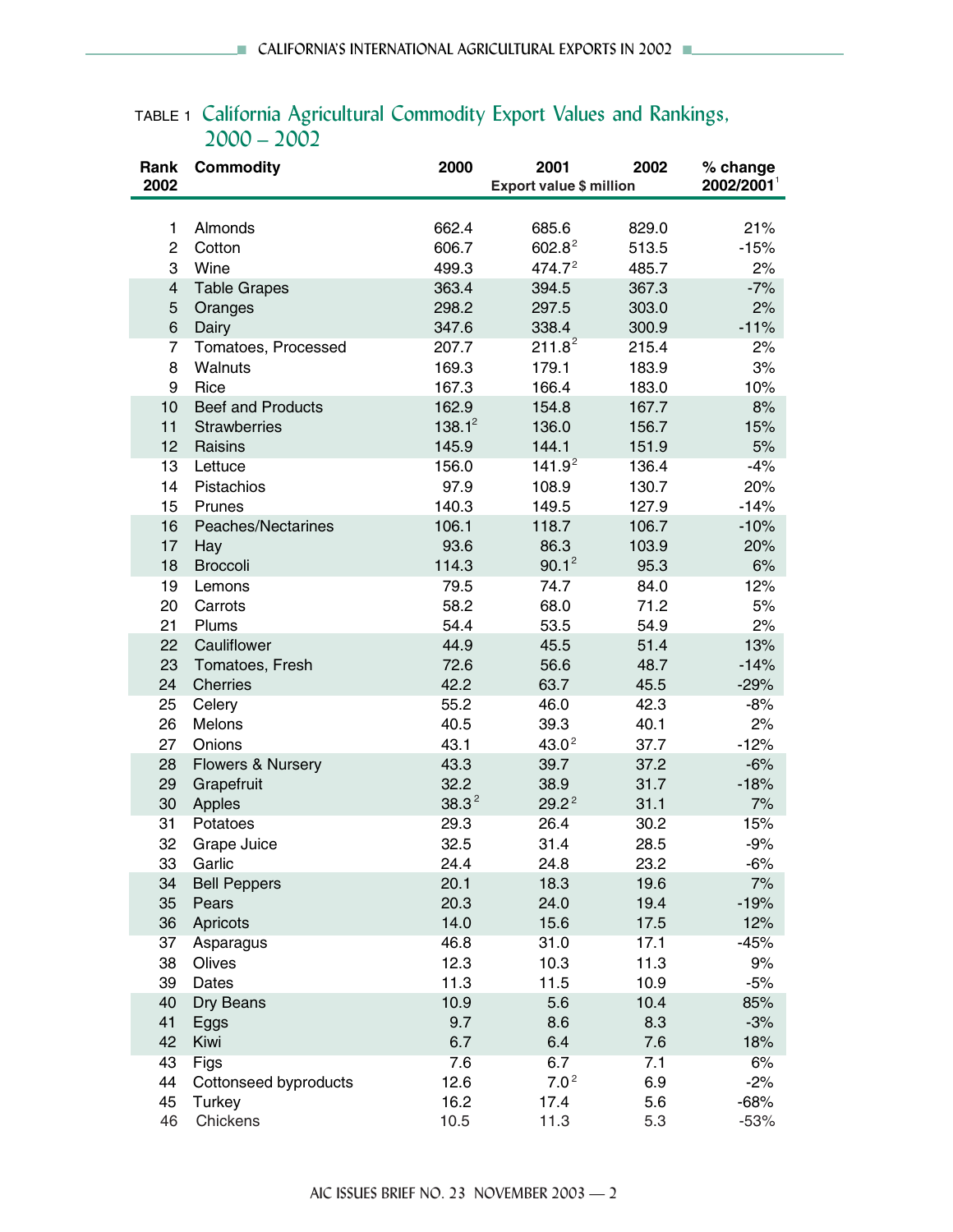| 2002                              | <b>Rank Commodity</b>          | 2000     | 2001<br><b>Export value \$ million</b> | 2002   | % change<br>2002/2001 |  |
|-----------------------------------|--------------------------------|----------|----------------------------------------|--------|-----------------------|--|
| 47                                | Wheat                          | 3.4      | 3.9                                    | 4.1    | $\overline{4}$        |  |
| 48                                | Artichokes                     | 2.7      | 3.3                                    | 3.1    | - 5                   |  |
| 49                                | <b>Mushrooms</b>               | $11.4^2$ | $3.5^2$                                | 1.8    | $-49$                 |  |
| 50                                | Avocados                       | 3.4      | 2.1                                    | 1.5    | $-27$                 |  |
|                                   | Total principal commodities    | 5387.9   | 5348.3                                 | 5374.1 | 0                     |  |
| Total other products <sup>3</sup> |                                | 1148.3   | 1173.4                                 | 1094.7 | $-7$                  |  |
|                                   | Total all agricultural exports | 6536.2   | 6521.7                                 | 6468.8 | -1                    |  |

# TABLE 1 California Agricultural Commodity Export Values and Rankings, 2000 – 2002 (continued)

<sup>1</sup> Actual values are reported, numbers may not equal due to rounding.

2 Revised 2000 and 2001 data.

3 "Other Products" is composed of (a) highly processed products that are difficult to attribute to a specific commodity such as mixtures of fruits, nuts and vegetables and other processed foods; and (b) animal and plant products marketed in such small quantities that they are not included in the 50 leading commodities.

upland cotton, export prices decreased by about 13 percent. California's share of U.S. cotton production has decreased from 15 percent in 2000 to 12 percent in 2002. Cotton exports remain well below the 1995- 99 average annual value of approximately \$827 million.

The export value of oranges went from \$298 million in 2001 to \$303 million in 2002, a 1.7 percent increase. Export quantity was about the same as in 2001 but was 8 percent lower than in 2000. The state's production remained unchanged from 2001 but is still lower than in 2000.

California's dairy product export value decreased by 11 percent in 2002. Nationally, dairy exports were down 15 percent. Much of this decrease can be explained by reduced Mexican purchases of nonfat dry milk, nearly 40 percent less than in 2001. California's 20 percent share of the U.S. dairy production has not changed in recent years. Value of production diminished by 18 percent despite a 5 percent increase in quantity in 2002.

The export value of processed tomatoes was \$215 million, 1.4 percent higher than 2001. Export quantity increased by 3.7 percent. The state's production was almost 30 percent higher than 2001 and 7 percent higher than 2000.

Walnuts export value increased from \$179 million in 2001 to \$184 million in 2002, a 3 percent increase. Quantities exported increased 7 percent, although production decreased 8 percent.

Rice export value increased from \$166 million to \$183 million (10 percent) due to increased average export prices.

Beef and beef product export value increased 8 percent, from \$155 million to \$168 million. In terms of liveweight, exports increased 14 percent despite a decrease in total state production.

Other commodities that showed significant increases in export value were strawberries and pistachios.

- Strawberry export value increased by 15 percent. Volume exported increased 13 percent and export prices went up by 5 percent. State production increased by 24 percent in 2002 (recovering from a decrease of 13 percent in 2001), as a result of an 8 percent increase in area harvested and a 14 percent increase in yield.
- Pistachios export value increased 20 percent in 2002 (a 34 percent since 2000). In 2001, export prices were 20 percent lower than in 2000; prices partly recovered in 2002 (by 10 percent). Production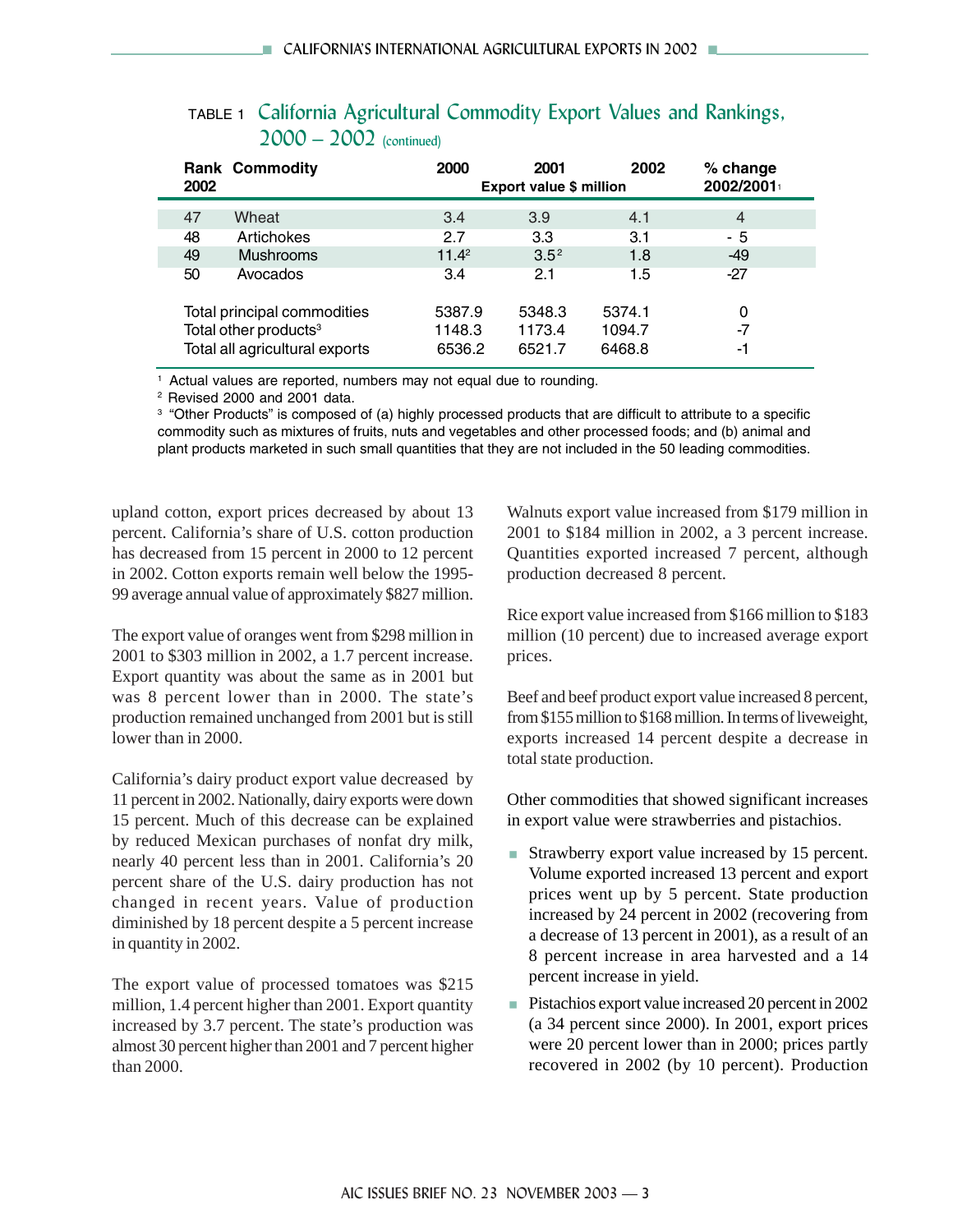increased 86 percent in 2002 after a decrease of 33 percent during 2001. Year 2001 yields were extremely low—only 57 percent of year 2002 yields.

Fresh tomatoes, asparagus, and poultry had significant decreases in export value, as did prunes and cherries.

- Fresh tomatoes export value in 2002 was 14 percent less than in 2001 and 33 percent less than in 2000. These decreases were an influence of Canada's dumping suit against the U.S. industry. The suit was eventually thrown out, but in the interim, dumping margins were being charged and California export volumes decreased 10 percent in 2001 and another 17 percent in 2002. Production remained relatively stable.
- Asparagus export value was 45 percent less than in 2001 and 63 percent less than in 2000. Export quantities also have decreased in the last two years. Production has decreased 14 percent in the last two years. The area harvested as well as yields were lower than in 2000.

#### **FIGURE 1 California Agricultural Export Value by Commodity Group, 2002**



Note: Flowers and nursery are included in "Mixtures and Others" category.

| <b>Commodity Group</b>                                                                                                                                                    | Canada                                            | <b>EU-15</b>                        | Japan                                     | China/<br>Hong Kong             | Mexico                                    | Korea                                         |
|---------------------------------------------------------------------------------------------------------------------------------------------------------------------------|---------------------------------------------------|-------------------------------------|-------------------------------------------|---------------------------------|-------------------------------------------|-----------------------------------------------|
| Animal products <sup>2</sup><br>Field crops <sup>3</sup><br>Fruits <sup>4</sup><br>Flowers and nursery<br>Tree nuts<br>Vegetables <sup>5</sup><br>Wine                    | $\overline{2}$<br>16<br>31<br>41<br>6<br>68<br>16 | 0<br>6<br>10<br>13<br>52<br>3<br>59 | 26<br>24<br>16<br>8<br>12<br>15<br>15     | 13<br>4<br>11<br>3<br>5         | 24<br>4<br>6<br>28<br>$\overline{c}$<br>6 | 19<br>6<br>2                                  |
| All commodities                                                                                                                                                           | 23                                                | 21                                  | 17                                        |                                 | 6                                         | 5                                             |
| <b>Commodity Group</b>                                                                                                                                                    | Taiwan                                            | Indonesia                           | India                                     | Malaysia                        | Rest of the<br>World                      | All<br>Countries                              |
| Animal products <sup>2</sup><br>Field crops <sup>3</sup><br>Fruits <sup>4</sup><br>Flowers and nursery<br>Tree nuts<br>Vegetables <sup>5</sup><br>Wine<br>All commodities | 6<br>5<br>3                                       | 2<br>8<br>Ω<br>0<br>0<br>0          | 0<br>2<br>0<br>0<br>6<br>0<br>$\mathbf 0$ | 0<br>0<br>3<br>0<br>0<br>0<br>0 | 9<br>20<br>11<br>6<br>14<br>4<br>8        | 100<br>100<br>100<br>100<br>100<br>100<br>100 |
|                                                                                                                                                                           | 4                                                 | 2                                   | $\overline{2}$                            |                                 | 12                                        | 100                                           |

#### **TABLE 2** Percent of California Export Value Shipped to Major Markets by Commodity Group, 2002<sup>1</sup>

1 Mixtures and food preparations are not included in this table. Totals may not add due to rounding.

2 Excluding poultry and dairy subproducts

3 Excluding wheat

4 Excluding avocado

5 Excluding mushrooms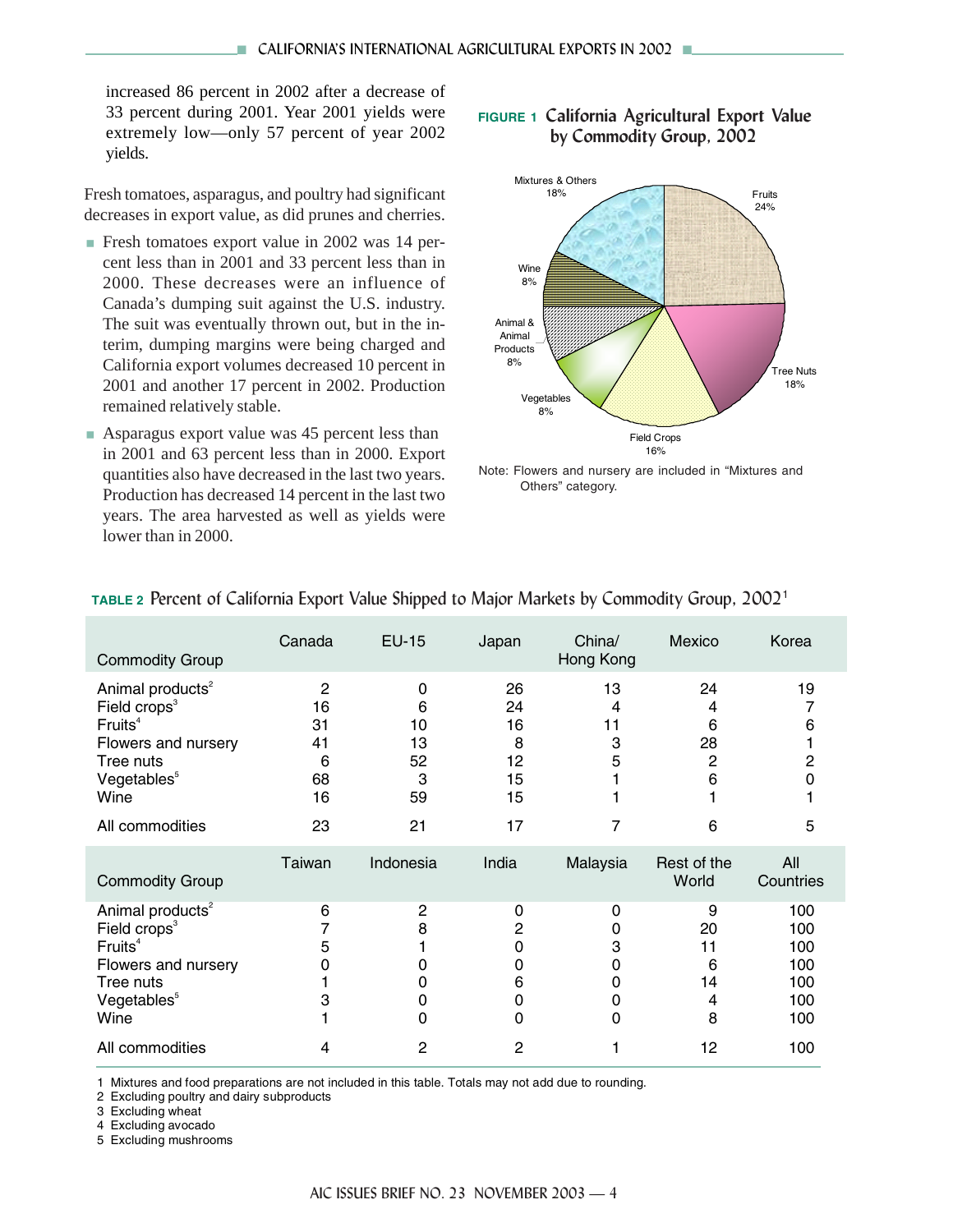**Poultry export value (chicken and turkey)** decreased an estimated 62 percent, while production remained approximately the same. California's share of U.S. production is 6 percent for turkeys and 3 percent for chicken.

Figure 1 shows the share of total export value by commodity group. Together, fruits, wine, tree nuts and vegetables accounted for about 58 percent of the state's total agricultural export value. Most of the "Mixtures and Others" category is comprised of highly processed products and is hard to separate into individual commodities.

### International Destinations

Table 2 shows export distribution by commodity group among the 10 principal destinations and the "Rest of the World" based on 44 commodities—the top 39 export commodities and five additional commodities with reliable data on export destinations. No reliable destination data was available for six commodities with relatively low export values or for the "Mixtures and Others" category. California exports agricultural products to almost 150 countries, but the 10 principal destinations account for 85 percent of the export value, and the main four destinations—Canada, the EU, Japan, and China/Hong Kong—account for more than two thirds of that total.

China/Hong Kong has displaced Mexico from the fourth position because of a 25 percent reduction in Mexican imports. Mexico purchased smaller amounts of several commodities, especially dairy products and cotton. China/Hong Kong, in contrast, increased purchases of California's agricultural products by 6 percent. China/Hong Kong's main imports are dairy products, fresh grapes and oranges.

Canada has been the main market for California's agricultural exports for several years, accounting for 22 to 23 percent of total exports. The European Union became the second largest market in 2000, displacing Japan from that position, and is gradually increasing imports. Last year European import values increased 10 percent, narrowing the difference with Canada, which increased imports by 5 percent. While Canada is an important market for flowers, nursery products, vegetables, and fresh fruits, the EU is important for tree nuts, dried fruits, and wine. Increased European imports are mainly explained by higher imports of almonds (23 percent increase) and pistachios (95 percent increase). The U.K., Germany, Spain, and the Netherlands are the primary destinations within the EU, although it is difficult to know with absolute accuracy the final destination of a particular commodity due to intracommunity trade.

While some commodities are shipped mostly to a single destination—artichokes, bell peppers, potatoes, and carrots to Canada (90 percent) and hay to Japan (75 percent)—others are shipped in large quantities to many destinations. For example, cotton and almonds are widely distributed, with at least six destinations receiving 5 percent or more of these exports.

# **FIGURE 2** California Agricultural Exports to the Top 10 Destinations, by Value, 2002



Figure 2 shows the share of total export value shipped to each of the top nine countries and the EU as a group. As in 2001, Canada and the EU were the top two export destinations in 2002, each receiving more than \$1 billion in exports. Together they accounted for about 44 percent of California's exports. Canada imported at least \$2 million each of 40 different commodities, and the EU imported \$2 million or more of each of 20 different commodities.

# Farm Quantity Exported

Table 3 shows the ratio of farm quantity exported in 2002 to farm quantity produced in 2002. We used standard USDA conversion ratios to translate export